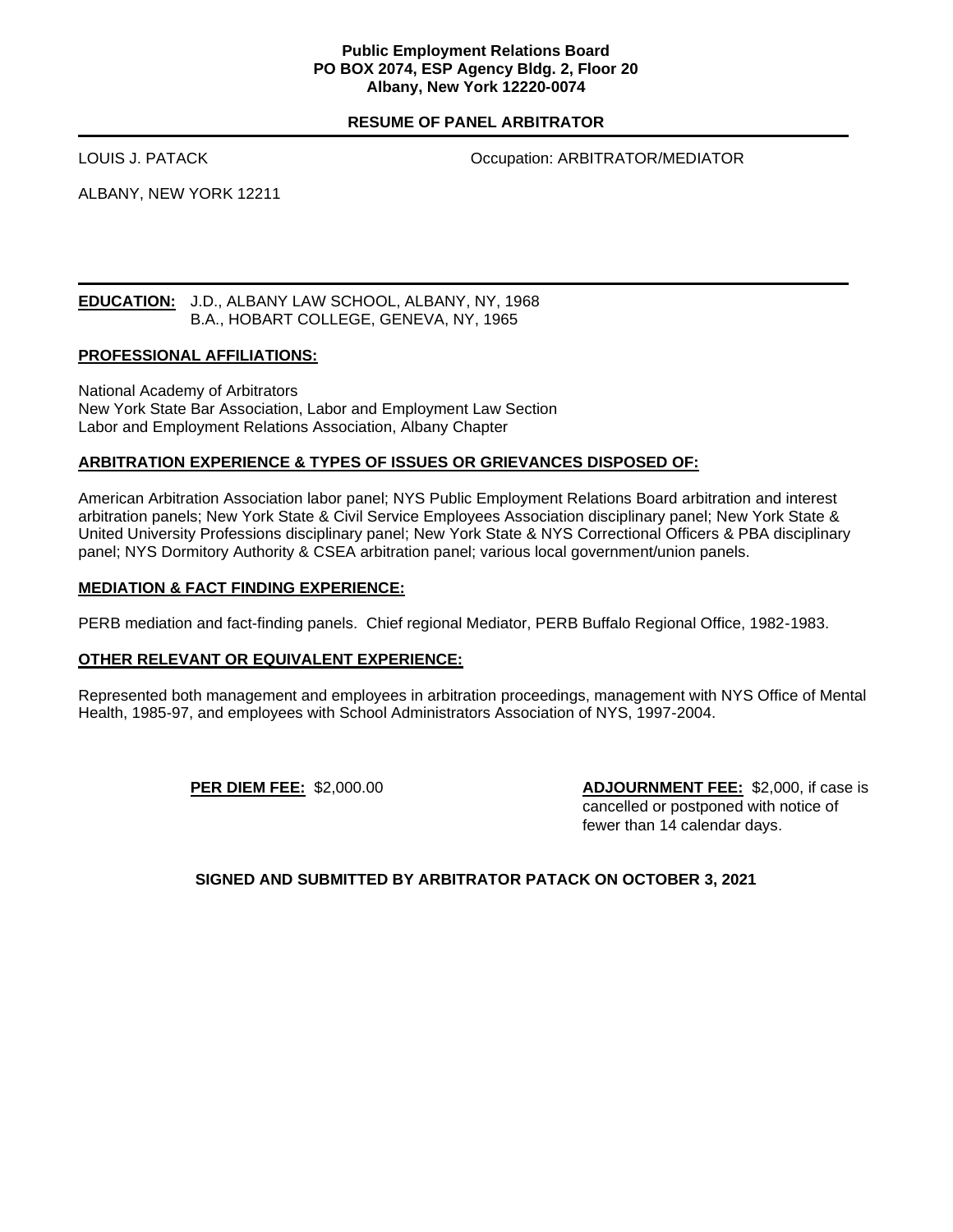### **Public Employment Relations Board PO BOX 2074, ESP Agency Bldg. 2, Floor 20 Albany, New York 12220-0074**

# **BILLING DISCLOSURE STATEMENT**

## ARBITRATOR'S NAME: **LOUIS J. PATACK**

The following is a description of my fees and expenses:

## A) HEARING TIME.

- (1) My per diem is **\$2,000** for each day or any part thereof spent hearing a case.
- (2) If a hearing day exceeds 8 hours, I charge:

| a second full per diem |  | a prorated per diem |  |
|------------------------|--|---------------------|--|
|                        |  |                     |  |

- Letter no additional charge other (describe)
- (3) Additional comments:
- B) STUDY TIME.
	- (1) I charge **\$2,000** for each day spent in preparation of the opinion and award.
	- (2) This charge will be prorated for partial days devoted to such preparation.
	- (3) Additional comments:

# C) TRAVEL TIME AND EXPENSES.

(1) When travel time plus hearing time exceeds 8 hours in a calendar day:

Not applicable (no additional charge)

\_\_\_**X**\_\_ I charge as follows (describe): prorated per diem. I may also charge for travel time that exceeds two hours and occurs on a day other than the day of hearing, at my per diem rate, applied on a prorated basis.

(2) I charge for actual, travel-related expenses incurred in connection with the case \_ **X**\_YES \_\_\_\_ NO.

Where appropriate, a mileage charge for auto travel will be billed at:

- **\_\_ X\_** Prevailing IRS rate \_\_\_\_\_\_\_\_\_\_\_\_\_\_\_ Other (describe):
- (3) When the scheduled hearing day(s) requires an overnight stay:

**X \_**There is no charge, other than for lodging and subsistence.

\_\_I charge as follows (describe):

(4) Additional Comments: